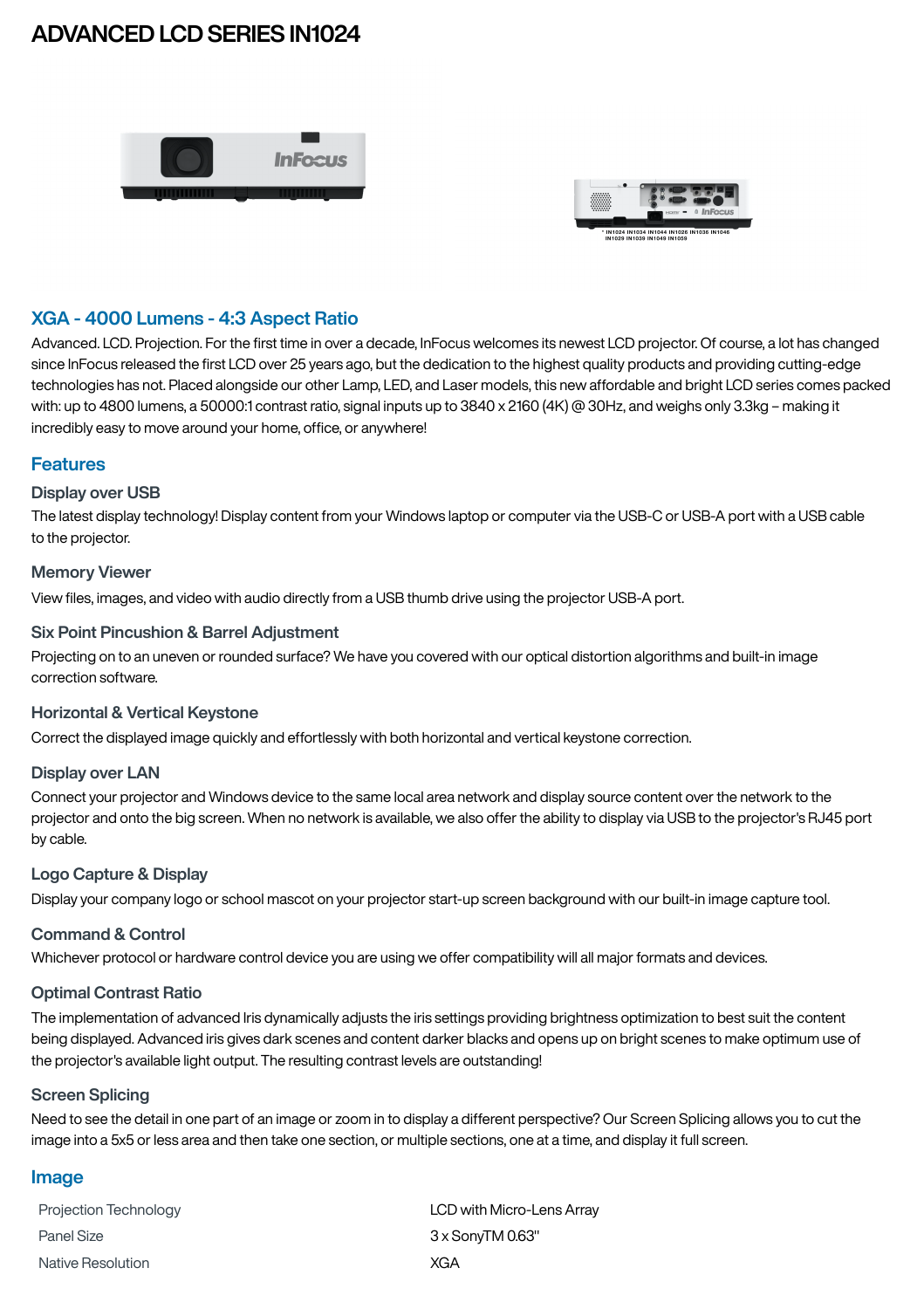| <b>Pixels</b>                                | 1024 x 768                    |  |
|----------------------------------------------|-------------------------------|--|
| <b>Aspect Ratio</b>                          | 4:3                           |  |
| <b>Contrast Ratio</b>                        | 50000:1                       |  |
| <b>Brightness (Lumens)</b>                   | 4000                          |  |
| <b>Light Source</b>                          | UHP Lamp                      |  |
| Light Source Life Maximum Hours              | 20000                         |  |
| Maximum Supported Resolution                 | 3840 x 2160                   |  |
| Horizontal Sync. Range (KHz)                 | $15 - 100$                    |  |
| Vertical Sync. Range (Hz)                    | $48 - 85$                     |  |
| Uniformity (%)                               | 85                            |  |
| <b>Optical</b>                               |                               |  |
| Lens                                         | 1.2x                          |  |
| Lens Zoom Adjustment                         | Manual                        |  |
| <b>Optional Lenses</b>                       | $\overline{\phantom{a}}$      |  |
| Image Offset (%)                             | 14                            |  |
| Focal Length f (millimeters)                 | $19.16 \sim 23.02$            |  |
| F-Stop                                       | $1.6 - 1.76$                  |  |
| Vertical Lens shift (%)                      |                               |  |
| Horizontal Lens shift (%)                    |                               |  |
| Keystone Adjustment                          | Automatic/Manual              |  |
| Vertical Keystone Correction                 | $±30^{\circ}$                 |  |
| Horizontal Keystone Correction               | $±30^{\circ}$                 |  |
| Projection Factor                            | $1.48 \sim 1.78:1$            |  |
| Projection Distance (Meters/Feet)            | $0.89 - 10.94 / 2.91 - 35.89$ |  |
| Optical Zoom                                 | Manual                        |  |
| Digital Zoom Demagnification / Magnification | $0.0x - 4.0x$                 |  |
| Focus Adjustment                             | Manual                        |  |
| <b>Connectivity</b>                          |                               |  |
| Analog Input                                 | VGA, Composite Video          |  |
| Analog Output                                | <b>VGA</b>                    |  |

Digital Input **HDMI™ 1.4 x2, USB-B 2.0, RJ45** Digital Output **-**Audio Input 3.5mm, RCA x2 Audio Output 3.5mm Control RS232, RJ45, USB-B 2.0 Service USB-B Powered USB for Wi-Fi Dongle USB-A 3D Sync - Full 3D Support **-**3D Formats - Document Reader Yes Video Player **Yes** Photo Viewer Yes Music Player **Yes** PC Less Compatibility **-**